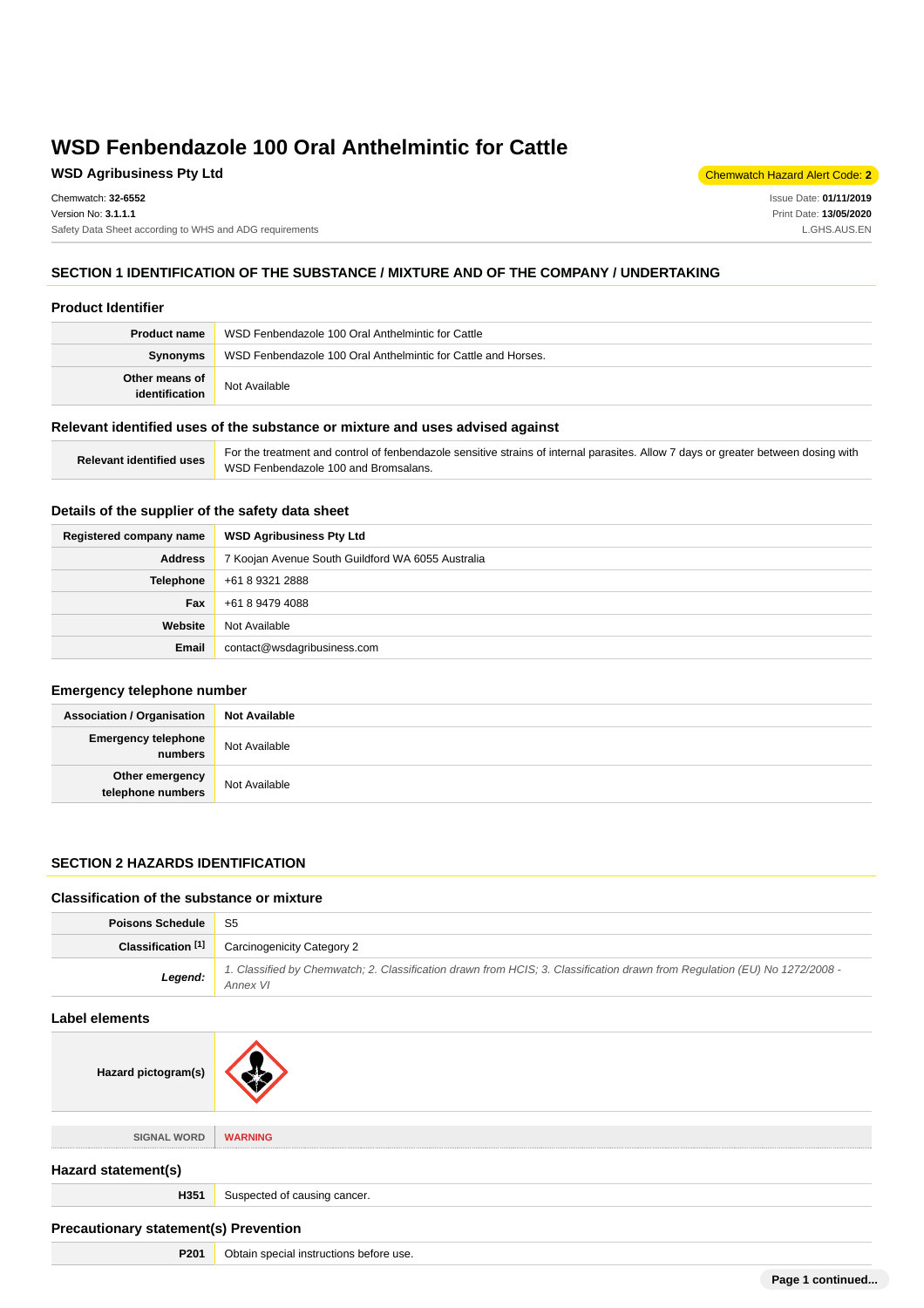**P281** Use personal protective equipment as required.

## **Precautionary statement(s) Response**

**P308+P313** IF exposed or concerned: Get medical advice/attention.

### **Precautionary statement(s) Storage**

**P405** Store locked up.

### **Precautionary statement(s) Disposal**

**P501** Dispose of contents/container to authorised hazardous or special waste collection point in accordance with any local regulation.

## **SECTION 3 COMPOSITION / INFORMATION ON INGREDIENTS**

### **Substances**

See section below for composition of Mixtures

### **Mixtures**

| <b>CAS No</b> | %[weight] | <b>Name</b>                                      |
|---------------|-----------|--------------------------------------------------|
| 43210-67-9    | 10        | fenbendazole                                     |
| Not Available | $<$ 10    | other ingredients determined not to be hazardous |
| 7732-18-5     | Balance   | water                                            |

## **SECTION 4 FIRST AID MEASURES**

### **Description of first aid measures**

| <b>Eye Contact</b>  | If this product comes in contact with eyes:<br>▶ Wash out immediately with water.<br>If irritation continues, seek medical attention.<br>► Removal of contact lenses after an eye injury should only be undertaken by skilled personnel. |
|---------------------|------------------------------------------------------------------------------------------------------------------------------------------------------------------------------------------------------------------------------------------|
| <b>Skin Contact</b> | If skin or hair contact occurs:<br>Flush skin and hair with running water (and soap if available).<br>Seek medical attention in event of irritation.                                                                                     |
| Inhalation          | If fumes, aerosols or combustion products are inhaled remove from contaminated area.<br>Other measures are usually unnecessary.                                                                                                          |
| Ingestion           | Inmediately give a glass of water.<br>First aid is not generally required. If in doubt, contact a Poisons Information Centre or a doctor.                                                                                                |

### **Indication of any immediate medical attention and special treatment needed**

Treat symptomatically.

## **SECTION 5 FIREFIGHTING MEASURES**

## **Extinguishing media**

- Foam.
- Dry chemical powder.
- $\cdot$  BCF (where regulations permit).
- Carbon dioxide.
- Water spray or fog Large fires only.

## **Special hazards arising from the substrate or mixture**

|  |  | <b>Advice for firefighters</b> |
|--|--|--------------------------------|
|--|--|--------------------------------|

|                      | Alert Fire Brigade and tell them location and nature of hazard.                   |
|----------------------|-----------------------------------------------------------------------------------|
| <b>Fire Fighting</b> | ► Wear full body protective clothing with breathing apparatus.                    |
|                      | • Prevent, by any means available, spillage from entering drains or water course. |
|                      | ► Use water delivered as a fine spray to control fire and cool adjacent area.     |
|                      | Avoid spraying water onto liquid pools.                                           |
|                      |                                                                                   |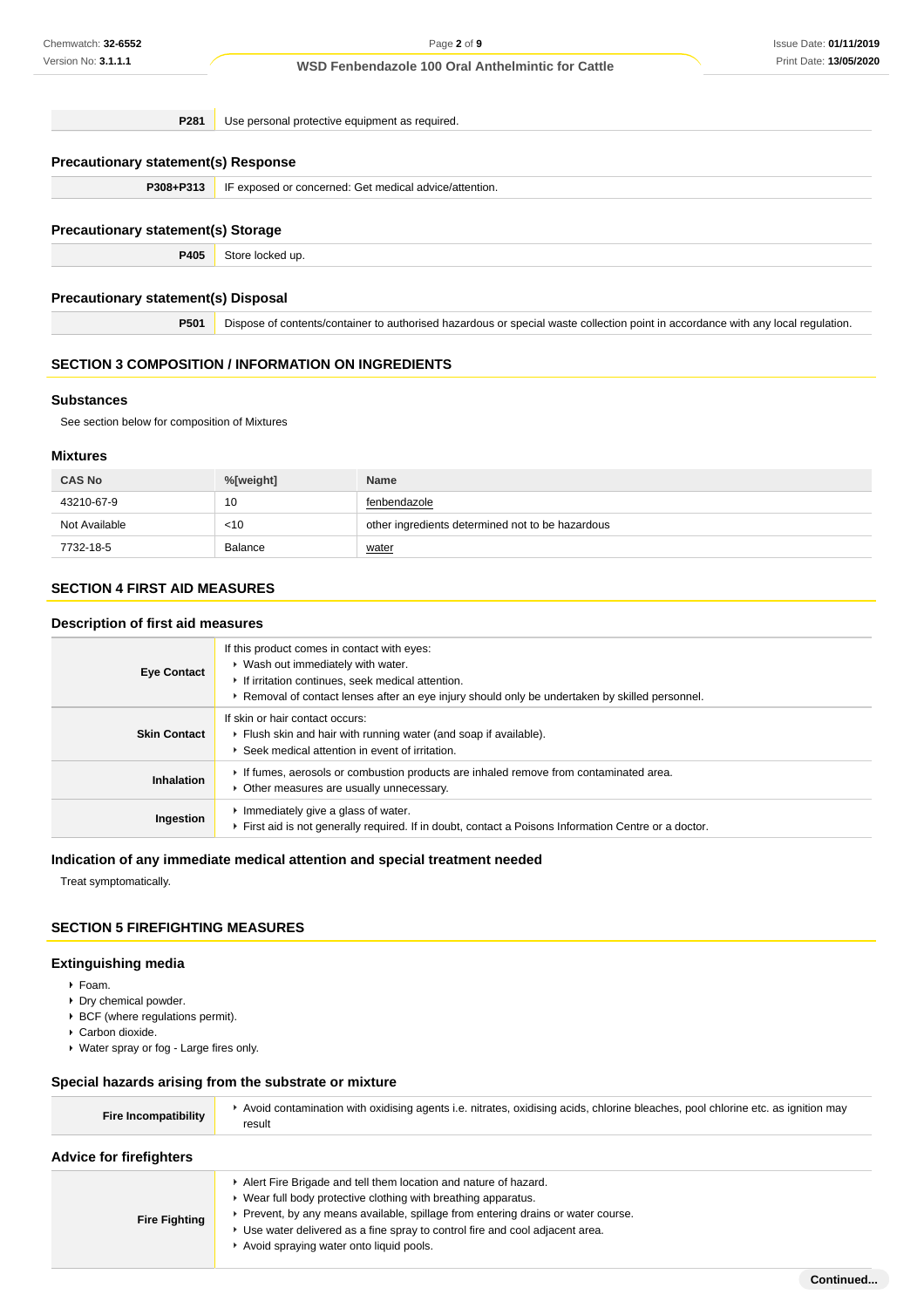|                              | DO NOT approach containers suspected to be hot.<br>• Cool fire exposed containers with water spray from a protected location.<br>If safe to do so, remove containers from path of fire.                                                                                                                                                                                                                                                                                                                                                                                                                          |
|------------------------------|------------------------------------------------------------------------------------------------------------------------------------------------------------------------------------------------------------------------------------------------------------------------------------------------------------------------------------------------------------------------------------------------------------------------------------------------------------------------------------------------------------------------------------------------------------------------------------------------------------------|
| <b>Fire/Explosion Hazard</b> | The material is not readily combustible under normal conditions.<br>▶ However, it will break down under fire conditions and the organic component may burn.<br>Not considered to be a significant fire risk.<br>► Heat may cause expansion or decomposition with violent rupture of containers.<br>▶ Decomposes on heating and may produce toxic fumes of carbon monoxide (CO).<br>• May emit acrid smoke.<br>Combustion products include:<br>carbon dioxide (CO2)<br>nitrogen oxides (NOx)<br>sulfur oxides (SOx)<br>other pyrolysis products typical of burning organic material.<br>May emit poisonous fumes. |
| <b>HAZCHEM</b>               | Not Applicable                                                                                                                                                                                                                                                                                                                                                                                                                                                                                                                                                                                                   |

## **SECTION 6 ACCIDENTAL RELEASE MEASURES**

## **Personal precautions, protective equipment and emergency procedures**

See section 8

## **Environmental precautions**

See section 12

## **Methods and material for containment and cleaning up**

| <b>Minor Spills</b> | • Clean up all spills immediately.<br>Avoid breathing vapours and contact with skin and eyes.<br>► Control personal contact with the substance, by using protective equipment.<br>Contain and absorb spill with sand, earth, inert material or vermiculite.<br>$\triangleright$ Wipe up.<br>• Place in a suitable, labelled container for waste disposal.                                                                                                                                                                                                                                                                                                                                                                                                                             |
|---------------------|---------------------------------------------------------------------------------------------------------------------------------------------------------------------------------------------------------------------------------------------------------------------------------------------------------------------------------------------------------------------------------------------------------------------------------------------------------------------------------------------------------------------------------------------------------------------------------------------------------------------------------------------------------------------------------------------------------------------------------------------------------------------------------------|
| <b>Major Spills</b> | Moderate hazard.<br>• Clear area of personnel and move upwind.<br>Alert Fire Brigade and tell them location and nature of hazard.<br>• Wear breathing apparatus plus protective gloves.<br>► Prevent, by any means available, spillage from entering drains or water course.<br>• No smoking, naked lights or ignition sources.<br>• Increase ventilation.<br>▶ Stop leak if safe to do so.<br>Contain spill with sand, earth or vermiculite.<br>• Collect recoverable product into labelled containers for recycling.<br>Absorb remaining product with sand, earth or vermiculite.<br>• Collect solid residues and seal in labelled drums for disposal.<br>• Wash area and prevent runoff into drains.<br>If contamination of drains or waterways occurs, advise emergency services. |

Personal Protective Equipment advice is contained in Section 8 of the SDS.

## **SECTION 7 HANDLING AND STORAGE**

## **Precautions for safe handling**

|               | Avoid all personal contact, including inhalation.                                                                   |
|---------------|---------------------------------------------------------------------------------------------------------------------|
|               | ▶ Wear protective clothing when risk of exposure occurs.                                                            |
|               | ▶ Use in a well-ventilated area.                                                                                    |
|               | ▶ Prevent concentration in hollows and sumps.                                                                       |
|               | DO NOT enter confined spaces until atmosphere has been checked.                                                     |
|               | DO NOT allow material to contact humans, exposed food or food utensils.                                             |
|               | Avoid contact with incompatible materials.                                                                          |
| Safe handling | V When handling, DO NOT eat, drink or smoke.                                                                        |
|               | ▶ Keep containers securely sealed when not in use.                                                                  |
|               | Avoid physical damage to containers.                                                                                |
|               | Always wash hands with soap and water after handling.                                                               |
|               | ► Work clothes should be laundered separately. Launder contaminated clothing before re-use.                         |
|               | ▶ Use good occupational work practice.                                                                              |
|               | Observe manufacturer's storage and handling recommendations contained within this SDS.                              |
|               | Atmosphere should be requiarly checked against established exposure standards to ensure safe working conditions are |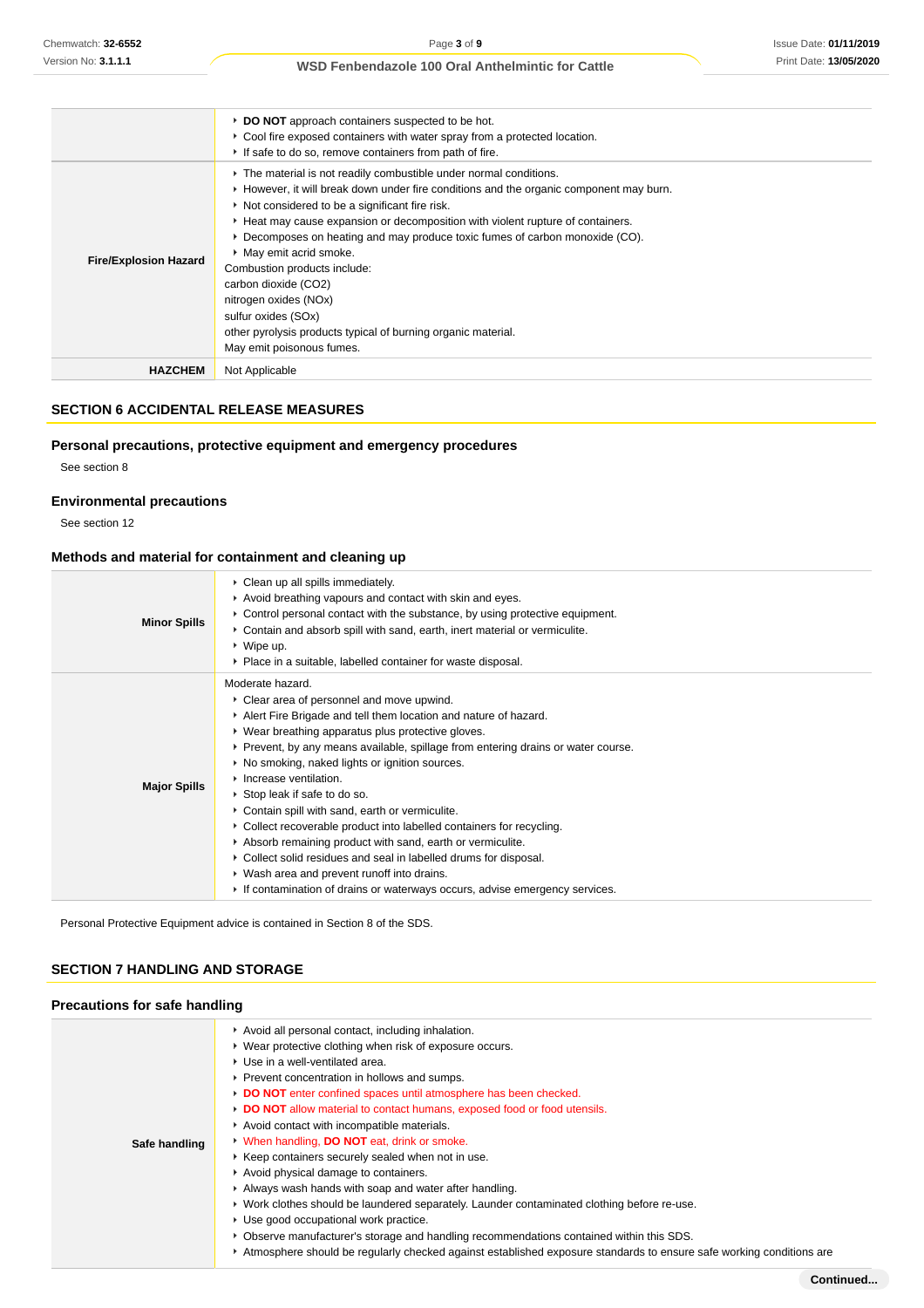### Issue Date: **01/11/2019** Print Date: **13/05/2020**

### **WSD Fenbendazole 100 Oral Anthelmintic for Cattle**

|                   | maintained.                                                                                                                                                                                                                                                                                                                                                                                                      |
|-------------------|------------------------------------------------------------------------------------------------------------------------------------------------------------------------------------------------------------------------------------------------------------------------------------------------------------------------------------------------------------------------------------------------------------------|
| Other information | Store in original containers.<br>Keep containers securely sealed.<br>▶ No smoking, naked lights or ignition sources.<br>Store in a cool, dry, well-ventilated area.<br>Store away from incompatible materials and foodstuff containers.<br>Protect containers against physical damage and check regularly for leaks.<br>▶ Observe manufacturer's storage and handling recommendations contained within this SDS. |

## **Conditions for safe storage, including any incompatibilities**

| Polyethylene or polypropylene container.<br>Suitable container<br>* Check all containers are clearly labelled and free from leaks. |                                      |
|------------------------------------------------------------------------------------------------------------------------------------|--------------------------------------|
| Storage incompatibility                                                                                                            | Avoid reaction with oxidising agents |

## **SECTION 8 EXPOSURE CONTROLS / PERSONAL PROTECTION**

### **Control parameters**

### **OCCUPATIONAL EXPOSURE LIMITS (OEL)**

## **INGREDIENT DATA**

Not Available

### **EMERGENCY LIMITS**

| Ingredient                                           | <b>Material name</b> | TEEL-1        | TEEL-2               | TEEL-3        |
|------------------------------------------------------|----------------------|---------------|----------------------|---------------|
| WSD Fenbendazole 100<br>Oral Anthelmintic for Cattle | Not Available        | Not Available | Not Available        | Not Available |
|                                                      |                      |               |                      |               |
| Ingradiant                                           | Original IDI H       |               | <b>Revised IDI H</b> |               |

| Ingredient   | <b>Original IDLH</b> | <b>Revised IDLH</b> |
|--------------|----------------------|---------------------|
| fenbendazole | Not Available        | Not Available       |
| water        | Not Available        | Not Available       |

### **OCCUPATIONAL EXPOSURE BANDING**

| Ingredient   | <b>Occupational Exposure Band Rating</b>                                                                                                                                                                                                                                                                                                                                 | <b>Occupational Exposure Band Limit</b> |
|--------------|--------------------------------------------------------------------------------------------------------------------------------------------------------------------------------------------------------------------------------------------------------------------------------------------------------------------------------------------------------------------------|-----------------------------------------|
| fenbendazole | $> 0.1$ to $\leq$ milligrams per cubic meter of air (mg/m <sup>3</sup> )<br>◡                                                                                                                                                                                                                                                                                            |                                         |
| Notes:       | Occupational exposure banding is a process of assigning chemicals into specific categories or bands based on a chemical's<br>potency and the adverse health outcomes associated with exposure. The output of this process is an occupational exposure<br>band (OEB), which corresponds to a range of exposure concentrations that are expected to protect worker health. |                                         |

### **MATERIAL DATA**

### **Exposure controls**

| Appropriate engineering<br>controls | engineering controls can be highly effective in protecting workers and will typically be independent of worker interactions to<br>provide this high level of protection.<br>The basic types of engineering controls are:<br>Process controls which involve changing the way a job activity or process is done to reduce the risk.<br>Enclosure and/or isolation of emission source which keeps a selected hazard "physically" away from the worker and ventilation<br>that strategically "adds" and "removes" air in the work environment. Ventilation can remove or dilute an air contaminant if<br>designed properly. The design of a ventilation system must match the particular process and chemical or contaminant in use.<br>Employers may need to use multiple types of controls to prevent employee overexposure.<br>Local exhaust ventilation usually required. If risk of overexposure exists, wear approved respirator. Correct fit is essential to<br>obtain adequate protection. Supplied-air type respirator may be required in special circumstances. Correct fit is essential to<br>ensure adequate protection.<br>An approved self contained breathing apparatus (SCBA) may be required in some situations.<br>Provide adequate ventilation in warehouse or closed storage area. Air contaminants generated in the workplace possess varying<br>"escape" velocities which, in turn, determine the "capture velocities" of fresh circulating air required to effectively remove the<br>contaminant. |                                     |  |
|-------------------------------------|----------------------------------------------------------------------------------------------------------------------------------------------------------------------------------------------------------------------------------------------------------------------------------------------------------------------------------------------------------------------------------------------------------------------------------------------------------------------------------------------------------------------------------------------------------------------------------------------------------------------------------------------------------------------------------------------------------------------------------------------------------------------------------------------------------------------------------------------------------------------------------------------------------------------------------------------------------------------------------------------------------------------------------------------------------------------------------------------------------------------------------------------------------------------------------------------------------------------------------------------------------------------------------------------------------------------------------------------------------------------------------------------------------------------------------------------------------------------------------------------------------------------|-------------------------------------|--|
|                                     | Type of Contaminant:                                                                                                                                                                                                                                                                                                                                                                                                                                                                                                                                                                                                                                                                                                                                                                                                                                                                                                                                                                                                                                                                                                                                                                                                                                                                                                                                                                                                                                                                                                 | Air Speed:                          |  |
|                                     | solvent, vapours, degreasing etc., evaporating from tank (in still air).                                                                                                                                                                                                                                                                                                                                                                                                                                                                                                                                                                                                                                                                                                                                                                                                                                                                                                                                                                                                                                                                                                                                                                                                                                                                                                                                                                                                                                             | $0.25 - 0.5$ m/s<br>(50-100 f/min.) |  |
|                                     | aerosols, fumes from pouring operations, intermittent container filling, low speed conveyer transfers,<br>welding, spray drift, plating acid fumes, pickling (released at low velocity into zone of active<br>generation)                                                                                                                                                                                                                                                                                                                                                                                                                                                                                                                                                                                                                                                                                                                                                                                                                                                                                                                                                                                                                                                                                                                                                                                                                                                                                            | $0.5 - 1$ m/s<br>(100-200 f/min.)   |  |
|                                     |                                                                                                                                                                                                                                                                                                                                                                                                                                                                                                                                                                                                                                                                                                                                                                                                                                                                                                                                                                                                                                                                                                                                                                                                                                                                                                                                                                                                                                                                                                                      |                                     |  |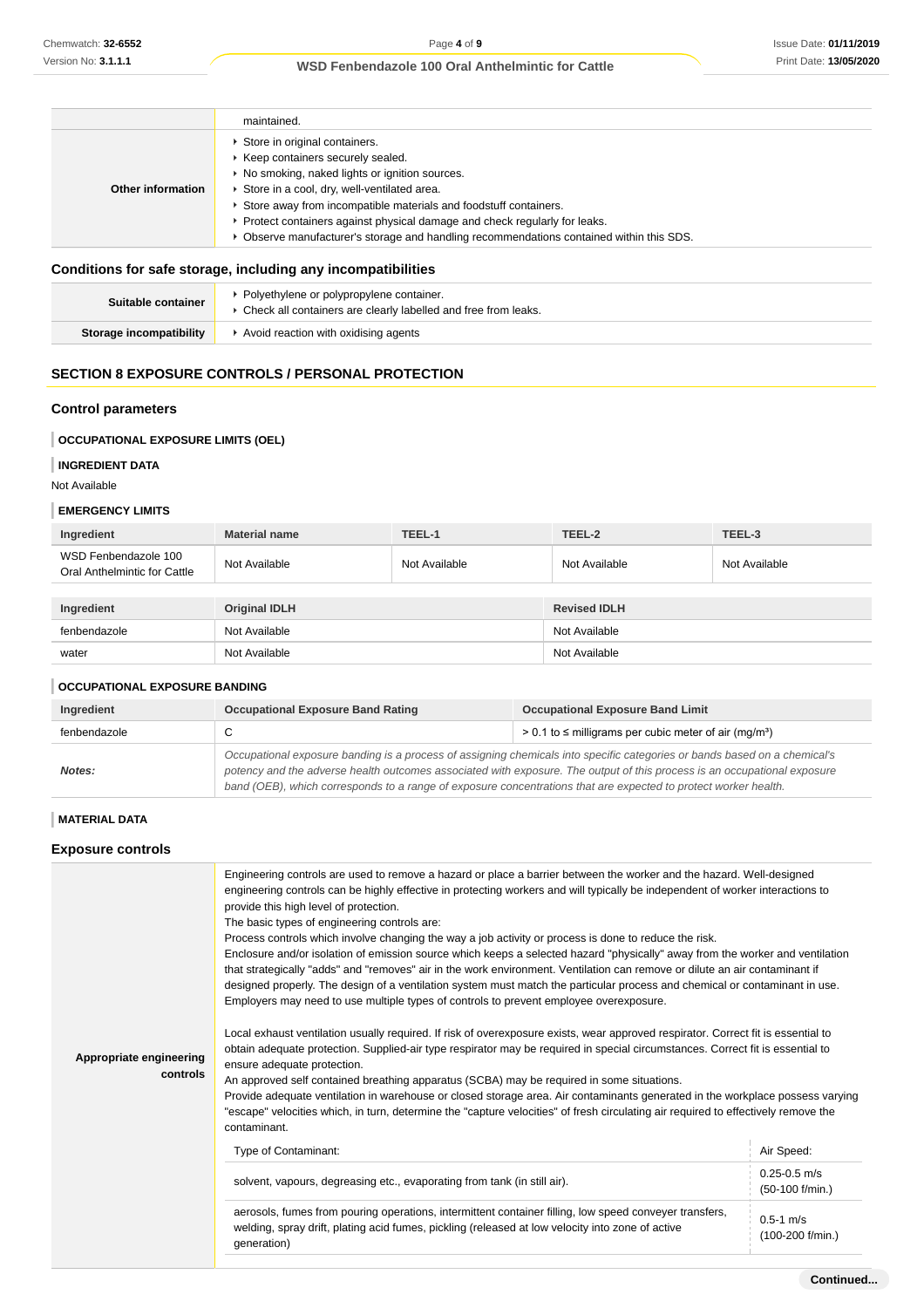|                            | direct spray, spray painting in shallow booths, drum filling, conveyer loading, crusher dusts, gas<br>discharge (active generation into zone of rapid air motion)                                                                                                                                                                                                                                                                                                                                                                                                                                                                                                                                                                                                                                                                 | $1-2.5$ m/s<br>(200-500 f/min.)  |                                     |  |
|----------------------------|-----------------------------------------------------------------------------------------------------------------------------------------------------------------------------------------------------------------------------------------------------------------------------------------------------------------------------------------------------------------------------------------------------------------------------------------------------------------------------------------------------------------------------------------------------------------------------------------------------------------------------------------------------------------------------------------------------------------------------------------------------------------------------------------------------------------------------------|----------------------------------|-------------------------------------|--|
|                            | grinding, abrasive blasting, tumbling, high speed wheel generated dusts (released at high initial<br>velocity into zone of very high rapid air motion).                                                                                                                                                                                                                                                                                                                                                                                                                                                                                                                                                                                                                                                                           |                                  | $2.5 - 10$ m/s<br>(500-2000 f/min.) |  |
|                            | Within each range the appropriate value depends on:                                                                                                                                                                                                                                                                                                                                                                                                                                                                                                                                                                                                                                                                                                                                                                               |                                  |                                     |  |
|                            | Lower end of the range                                                                                                                                                                                                                                                                                                                                                                                                                                                                                                                                                                                                                                                                                                                                                                                                            | Upper end of the range           |                                     |  |
|                            | 1: Room air currents minimal or favourable to capture                                                                                                                                                                                                                                                                                                                                                                                                                                                                                                                                                                                                                                                                                                                                                                             | 1: Disturbing room air currents  |                                     |  |
|                            | 2: Contaminants of low toxicity or of nuisance value only.                                                                                                                                                                                                                                                                                                                                                                                                                                                                                                                                                                                                                                                                                                                                                                        | 2: Contaminants of high toxicity |                                     |  |
|                            | 3: Intermittent, low production.                                                                                                                                                                                                                                                                                                                                                                                                                                                                                                                                                                                                                                                                                                                                                                                                  | 3: High production, heavy use    |                                     |  |
|                            | 4: Large hood or large air mass in motion                                                                                                                                                                                                                                                                                                                                                                                                                                                                                                                                                                                                                                                                                                                                                                                         | 4: Small hood-local control only |                                     |  |
|                            | Simple theory shows that air velocity falls rapidly with distance away from the opening of a simple extraction pipe. Velocity<br>generally decreases with the square of distance from the extraction point (in simple cases). Therefore the air speed at the<br>extraction point should be adjusted, accordingly, after reference to distance from the contaminating source. The air velocity at the<br>extraction fan, for example, should be a minimum of 1-2 m/s (200-400 f/min) for extraction of solvents generated in a tank 2<br>meters distant from the extraction point. Other mechanical considerations, producing performance deficits within the extraction<br>apparatus, make it essential that theoretical air velocities are multiplied by factors of 10 or more when extraction systems are<br>installed or used. |                                  |                                     |  |
| <b>Personal protection</b> |                                                                                                                                                                                                                                                                                                                                                                                                                                                                                                                                                                                                                                                                                                                                                                                                                                   |                                  |                                     |  |
|                            | Safety glasses with side shields<br>Chemical goggles.<br>▶ Contact lenses may pose a special hazard; soft contact lenses may absorb and concentrate irritants. A written policy                                                                                                                                                                                                                                                                                                                                                                                                                                                                                                                                                                                                                                                   |                                  |                                     |  |

| e and face protection        | document, describing the wearing of lenses or restrictions on use, should be created for each workplace or task. This should<br>include a review of lens absorption and adsorption for the class of chemicals in use and an account of injury experience.<br>Medical and first-aid personnel should be trained in their removal and suitable equipment should be readily available. In the<br>event of chemical exposure, begin eye irrigation immediately and remove contact lens as soon as practicable. Lens should<br>be removed at the first signs of eye redness or irritation - lens should be removed in a clean environment only after workers<br>have washed hands thoroughly. [CDC NIOSH Current Intelligence Bulletin 59], [AS/NZS 1336 or national equivalent] |
|------------------------------|-----------------------------------------------------------------------------------------------------------------------------------------------------------------------------------------------------------------------------------------------------------------------------------------------------------------------------------------------------------------------------------------------------------------------------------------------------------------------------------------------------------------------------------------------------------------------------------------------------------------------------------------------------------------------------------------------------------------------------------------------------------------------------|
| <b>Skin protection</b>       | See Hand protection below                                                                                                                                                                                                                                                                                                                                                                                                                                                                                                                                                                                                                                                                                                                                                   |
| <b>Hands/feet protection</b> | ▶ Wear chemical protective gloves, e.g. PVC.<br>▶ Wear safety footwear or safety gumboots, e.g. Rubber                                                                                                                                                                                                                                                                                                                                                                                                                                                                                                                                                                                                                                                                      |
| <b>Body protection</b>       | See Other protection below                                                                                                                                                                                                                                                                                                                                                                                                                                                                                                                                                                                                                                                                                                                                                  |
|                              |                                                                                                                                                                                                                                                                                                                                                                                                                                                                                                                                                                                                                                                                                                                                                                             |

| . .              |                                                                                                 |
|------------------|-------------------------------------------------------------------------------------------------|
| Other protection | • Overalls.<br>P.V.C. apron.<br>▶ Barrier cream.<br>▶ Skin cleansing cream.<br>▶ Eye wash unit. |
|                  |                                                                                                 |

## **Recommended material(s)**

### **GLOVE SELECTION INDEX**

**Eye** a

Glove selection is based on a modified presentation of the:

 **"Forsberg Clothing Performance Index".**

 The effect(s) of the following substance(s) are taken into account in the **computer-generated** selection:

WSD Fenbendazole 100 Oral Anthelmintic for Cattle

| <b>Material</b> | <b>CPI</b> |
|-----------------|------------|
| <b>BUTYL</b>    | A          |
| <b>NEOPRENE</b> | A          |
| <b>VITON</b>    | A          |
| NATURAL RUBBER  | С          |
| <b>PVA</b>      | С          |

\* CPI - Chemwatch Performance Index

- A: Best Selection
- B: Satisfactory; may degrade after 4 hours continuous immersion
- C: Poor to Dangerous Choice for other than short term immersion
- **NOTE**: As a series of factors will influence the actual performance of the glove, a final selection must be based on detailed observation. -
- \* Where the glove is to be used on a short term, casual or infrequent basis,

factors such as "feel" or convenience (e.g. disposability), may dictate a choice

## **Respiratory protection**

- Cartridge respirators should never be used for emergency ingress or in areas of unknown vapour concentrations or oxygen content.
- ▶ The wearer must be warned to leave the contaminated area immediately on detecting any odours through the respirator. The odour may indicate that the mask is not functioning properly, that the vapour concentration is too high, or that the mask is not properly fitted. Because of these limitations, only restricted use of cartridge respirators is considered appropriate.
- Cartridge performance is affected by humidity. Cartridges should be changed after 2 hr of continuous use unless it is determined that the humidity is less than 75%, in which case, cartridges can be used for 4 hr. Used cartridges should be discarded daily, regardless of the length of time used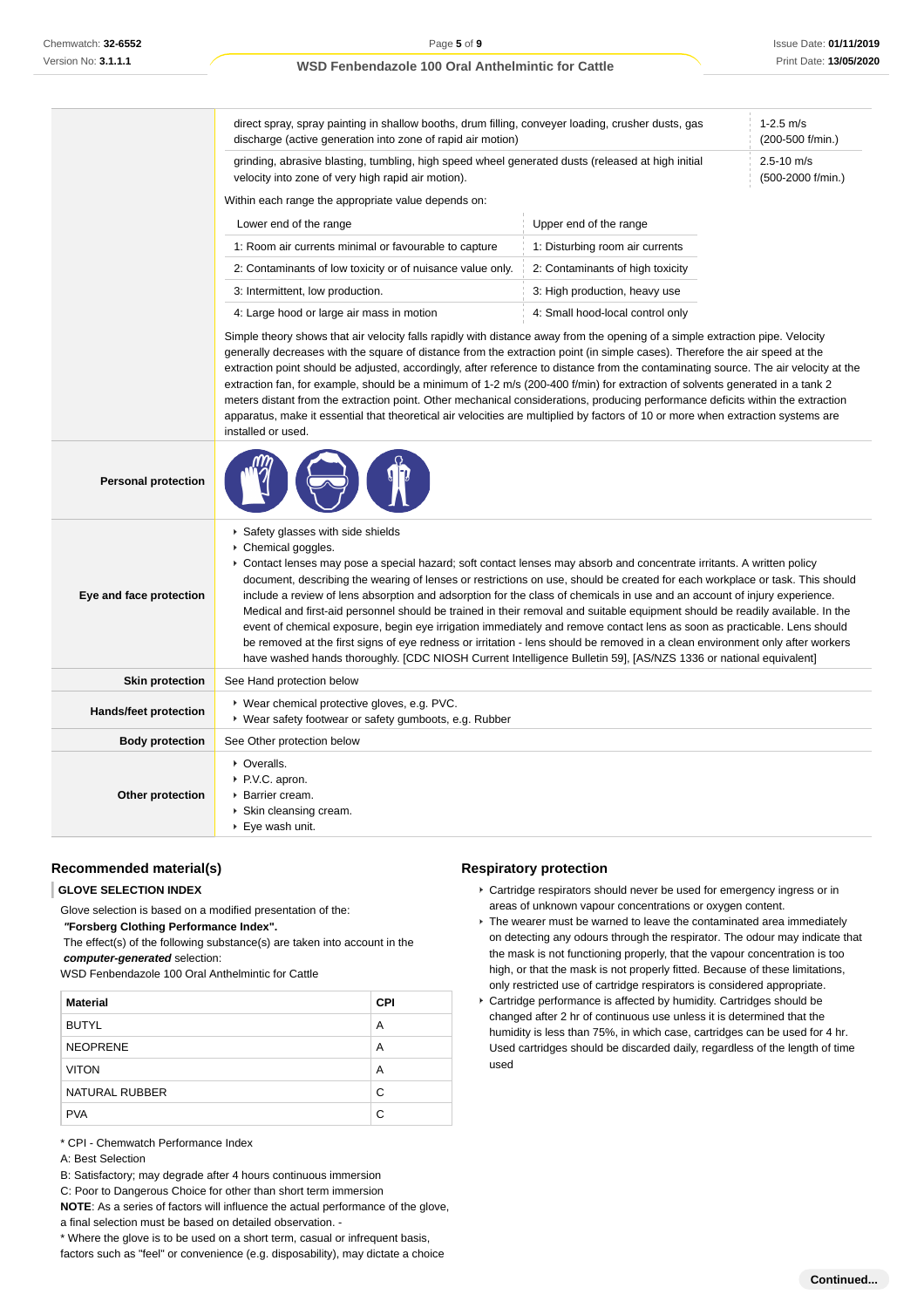of gloves which might otherwise be unsuitable following long-term or frequent use. A qualified practitioner should be consulted.

## **SECTION 9 PHYSICAL AND CHEMICAL PROPERTIES**

## **Information on basic physical and chemical properties**

| Appearance                                      | White odourless liquid; mixes with water to form unstable suspension. |                                                   |                |
|-------------------------------------------------|-----------------------------------------------------------------------|---------------------------------------------------|----------------|
|                                                 |                                                                       |                                                   |                |
| <b>Physical state</b>                           | Liquid                                                                | Relative density (Water =<br>1)                   | 1.02-1.05      |
| Odour                                           | Not Available                                                         | <b>Partition coefficient</b><br>n-octanol / water | Not Available  |
| <b>Odour threshold</b>                          | Not Available                                                         | Auto-ignition temperature<br>$(^{\circ}C)$        | Not Available  |
| pH (as supplied)                                | $4 - 5$                                                               | Decomposition<br>temperature                      | Not Available  |
| <b>Melting point / freezing</b><br>point (°C)   | Not Available                                                         | <b>Viscosity (cSt)</b>                            | Not Available  |
| Initial boiling point and<br>boiling range (°C) | Not Available                                                         | Molecular weight (g/mol)                          | Not Applicable |
| Flash point (°C)                                | Not Available                                                         | <b>Taste</b>                                      | Not Available  |
| <b>Evaporation rate</b>                         | Not Available                                                         | <b>Explosive properties</b>                       | Not Available  |
| Flammability                                    | Not Available                                                         | <b>Oxidising properties</b>                       | Not Available  |
| <b>Upper Explosive Limit (%)</b>                | Not Available                                                         | <b>Surface Tension (dyn/cm</b><br>or mN/m)        | Not Available  |
| Lower Explosive Limit (%)                       | Not Available                                                         | <b>Volatile Component (%vol)</b>                  | Not Available  |
| Vapour pressure (kPa)                           | Not Available                                                         | Gas group                                         | Not Available  |
| Solubility in water                             | Partly miscible                                                       | pH as a solution (1%)                             | Not Available  |
| Vapour density (Air = 1)                        | Not Available                                                         | VOC g/L                                           | Not Available  |

## **SECTION 10 STABILITY AND REACTIVITY**

| Reactivity                                 | See section 7                                                                                                                        |
|--------------------------------------------|--------------------------------------------------------------------------------------------------------------------------------------|
| <b>Chemical stability</b>                  | • Unstable in the presence of incompatible materials.<br>▶ Product is considered stable.<br>Hazardous polymerisation will not occur. |
| Possibility of hazardous<br>reactions      | See section 7                                                                                                                        |
| <b>Conditions to avoid</b>                 | See section 7                                                                                                                        |
| Incompatible materials                     | See section 7                                                                                                                        |
| <b>Hazardous decomposition</b><br>products | See section 5                                                                                                                        |

## **SECTION 11 TOXICOLOGICAL INFORMATION**

### **Information on toxicological effects**

| <b>Inhaled</b>      | The material is not thought to produce adverse health effects or irritation of the respiratory tract (as classified by EC Directives<br>using animal models). Nevertheless, good hygiene practice requires that exposure be kept to a minimum and that suitable control<br>measures be used in an occupational setting.                                                                                                                                                                                                                                                                                                                                                                                                                 |
|---------------------|-----------------------------------------------------------------------------------------------------------------------------------------------------------------------------------------------------------------------------------------------------------------------------------------------------------------------------------------------------------------------------------------------------------------------------------------------------------------------------------------------------------------------------------------------------------------------------------------------------------------------------------------------------------------------------------------------------------------------------------------|
| Ingestion           | The material has <b>NOT</b> been classified by EC Directives or other classification systems as "harmful by ingestion". This is because<br>of the lack of corroborating animal or human evidence. The material may still be damaging to the health of the individual,<br>following ingestion, especially where pre-existing organ (e.g liver, kidney) damage is evident. Present definitions of harmful or<br>toxic substances are generally based on doses producing mortality rather than those producing morbidity (disease, ill-health).<br>Gastrointestinal tract discomfort may produce nausea and vomiting. In an occupational setting however, ingestion of insignificant<br>quantities is not thought to be cause for concern. |
| <b>Skin Contact</b> | The liquid may be miscible with fats or oils and may degrease the skin, producing a skin reaction described as non-allergic<br>contact dermatitis. The material is unlikely to produce an irritant dermatitis as described in EC Directives.<br>Open cuts, abraded or irritated skin should not be exposed to this material<br>Entry into the blood-stream through, for example, cuts, abrasions, puncture wounds or lesions, may produce systemic injury with                                                                                                                                                                                                                                                                          |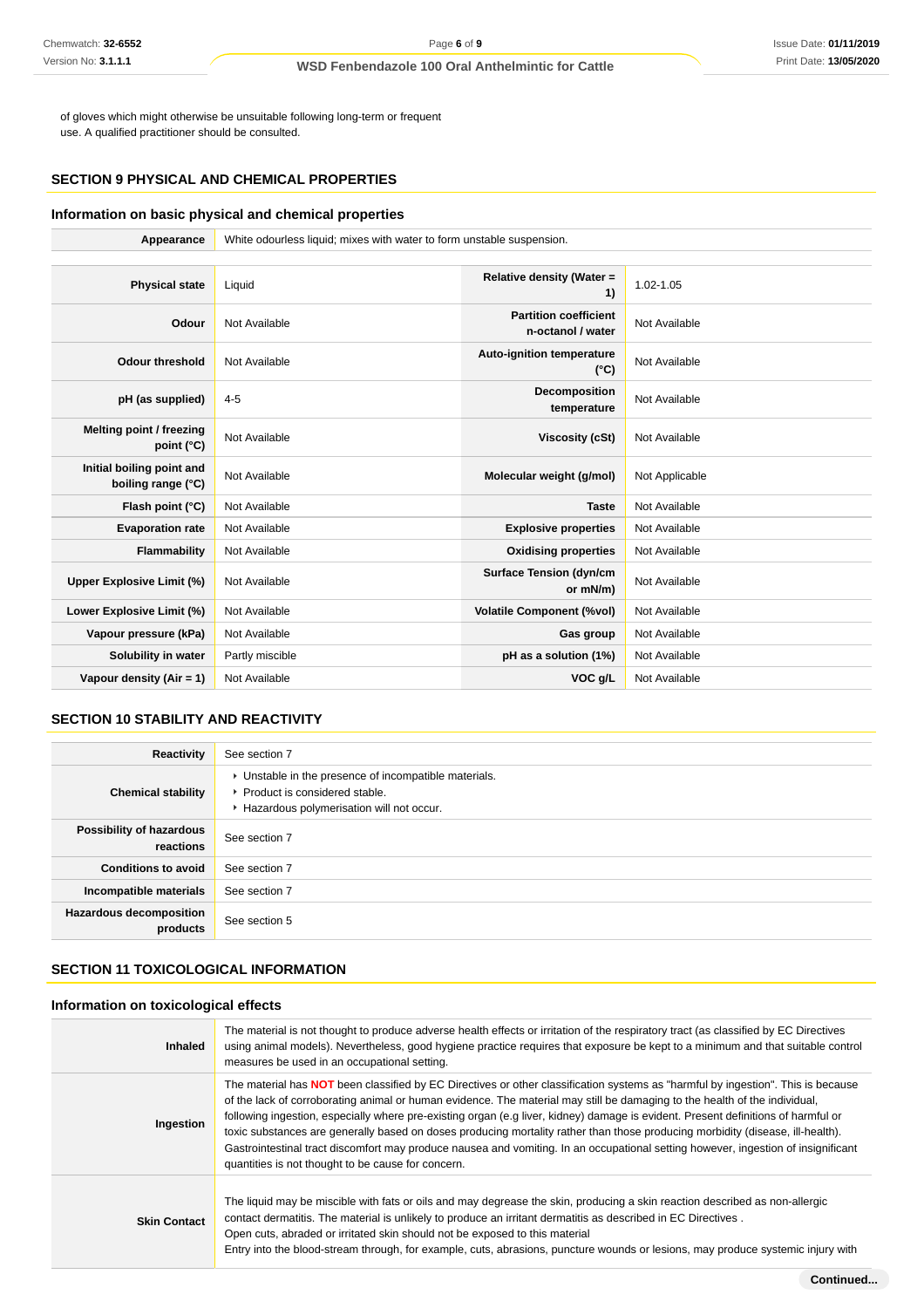÷.

### **WSD Fenbendazole 100 Oral Anthelmintic for Cattle**

|                | harmful effects. Examine the skin prior to the use of the material and ensure that any external damage is suitably protected.                                                                                                                                                                                                                                                                                                                                                                                                                                                                                                                                                                                                                                                                                                                                                                                                                                                                        |
|----------------|------------------------------------------------------------------------------------------------------------------------------------------------------------------------------------------------------------------------------------------------------------------------------------------------------------------------------------------------------------------------------------------------------------------------------------------------------------------------------------------------------------------------------------------------------------------------------------------------------------------------------------------------------------------------------------------------------------------------------------------------------------------------------------------------------------------------------------------------------------------------------------------------------------------------------------------------------------------------------------------------------|
| Eye            | Although the liquid is not thought to be an irritant (as classified by EC Directives), direct contact with the eye may produce<br>transient discomfort characterised by tearing or conjunctival redness (as with windburn).                                                                                                                                                                                                                                                                                                                                                                                                                                                                                                                                                                                                                                                                                                                                                                          |
| <b>Chronic</b> | On the basis, primarily, of animal experiments, concern has been expressed that the material may produce carcinogenic or<br>mutagenic effects; in respect of the available information, however, there presently exists inadequate data for making a<br>satisfactory assessment.<br>A number of benzimidazoles have been shown to also inhibit mammalian tubulin polymerisation and to be aneugenic in<br>vivo. Aneugens affect cell division and the mitotic spindle apparatus resulting in loss or gain of whole chromosomes, thereby<br>inducing an "aneuploidy". Mitotic aneuploidy is a characteristic of many types of tumorigenesis (in cancer). Several<br>benzimidazoles have been shown to be genotoxic. Genotoxicity may arise as aneugens may also be clastogens, or may produce<br>clastogenic metabolites. Clastogens increase the rate of genetic mutation by interfering with the function of nucleic acids. A<br>clastogen is a specific mutagen that causes breaks in chromosomes. |

| <b>WSD Fenbendazole 100</b><br><b>Oral Anthelmintic for</b><br>Cattle | <b>TOXICITY</b><br>Not Available                                                                                                                                                                                                | <b>IRRITATION</b><br>Not Available |
|-----------------------------------------------------------------------|---------------------------------------------------------------------------------------------------------------------------------------------------------------------------------------------------------------------------------|------------------------------------|
| fenbendazole                                                          | <b>TOXICITY</b><br>Oral (rat) LD50: >10000 mg/kg <sup>[2]</sup>                                                                                                                                                                 | <b>IRRITATION</b><br>Not Available |
| water                                                                 | <b>TOXICITY</b><br>Oral (rat) LD50: >90000 mg/kg <sup>[2]</sup>                                                                                                                                                                 | <b>IRRITATION</b><br>Not Available |
| Legend:                                                               | 1. Value obtained from Europe ECHA Registered Substances - Acute toxicity 2.* Value obtained from manufacturer's SDS.<br>Unless otherwise specified data extracted from RTECS - Register of Toxic Effect of chemical Substances |                                    |

|                                                  | NOTE: Substance has been shown to be mutagenic in at least one assay, or belongs to a family of chemicals producing damage<br>or change to cellular DNA.<br>Changes in serum composition recorded. |                                 |                           |
|--------------------------------------------------|----------------------------------------------------------------------------------------------------------------------------------------------------------------------------------------------------|---------------------------------|---------------------------|
| <b>WATER</b>                                     | No significant acute toxicological data identified in literature search.                                                                                                                           |                                 |                           |
|                                                  |                                                                                                                                                                                                    |                                 |                           |
| ×<br><b>Acute Toxicity</b>                       |                                                                                                                                                                                                    | Carcinogenicity                 | ✔                         |
| ×<br><b>Skin Irritation/Corrosion</b>            |                                                                                                                                                                                                    | Reproductivity                  | ×                         |
| <b>Serious Eye</b><br>×<br>Damage/Irritation     |                                                                                                                                                                                                    | <b>STOT - Single Exposure</b>   | ×                         |
| <b>Respiratory or Skin</b><br>×<br>sensitisation |                                                                                                                                                                                                    | <b>STOT - Repeated Exposure</b> | $\boldsymbol{\mathsf{x}}$ |
| ×<br><b>Mutagenicity</b>                         |                                                                                                                                                                                                    | <b>Aspiration Hazard</b>        | $\boldsymbol{\mathsf{x}}$ |

Legend:  $\mathsf{X}$  - Data either not available or does not fill the criteria for classification  $\blacktriangleright$  – Data available to make classification

## **SECTION 12 ECOLOGICAL INFORMATION**

## **Toxicity**

| WSD Fenbendazole 100                   | <b>ENDPOINT</b>         | <b>TEST DURATION (HR)</b> | <b>SPECIES</b>                                                                                                                                                                                                                                                                                                                                                                      | <b>VALUE</b>     | <b>SOURCE</b>    |
|----------------------------------------|-------------------------|---------------------------|-------------------------------------------------------------------------------------------------------------------------------------------------------------------------------------------------------------------------------------------------------------------------------------------------------------------------------------------------------------------------------------|------------------|------------------|
| <b>Oral Anthelmintic for</b><br>Cattle | <b>Not</b><br>Available | Not Available             | Not Available                                                                                                                                                                                                                                                                                                                                                                       | Not<br>Available | Not<br>Available |
|                                        | <b>ENDPOINT</b>         | <b>TEST DURATION (HR)</b> | <b>SPECIES</b>                                                                                                                                                                                                                                                                                                                                                                      | <b>VALUE</b>     | <b>SOURCE</b>    |
| fenbendazole                           | Not<br>Available        | Not Available             | Not Available                                                                                                                                                                                                                                                                                                                                                                       | Not<br>Available | Not<br>Available |
|                                        | <b>ENDPOINT</b>         | <b>TEST DURATION (HR)</b> | <b>SPECIES</b>                                                                                                                                                                                                                                                                                                                                                                      | <b>VALUE</b>     | <b>SOURCE</b>    |
| water                                  | LC50                    | 96                        | Fish                                                                                                                                                                                                                                                                                                                                                                                | 897.520mg/L      | 3                |
|                                        | EC50                    | 96                        | Algae or other aquatic plants                                                                                                                                                                                                                                                                                                                                                       | 8768.874mg/L     | $\frac{1}{2}$ 3  |
| Legend:                                | Vendor Data             |                           | Extracted from 1. IUCLID Toxicity Data 2. Europe ECHA Registered Substances - Ecotoxicological Information - Aquatic Toxicity<br>3. EPIWIN Suite V3.12 (QSAR) - Aquatic Toxicity Data (Estimated) 4. US EPA, Ecotox database - Aquatic Toxicity Data 5.<br>ECETOC Aquatic Hazard Assessment Data 6. NITE (Japan) - Bioconcentration Data 7. METI (Japan) - Bioconcentration Data 8. |                  |                  |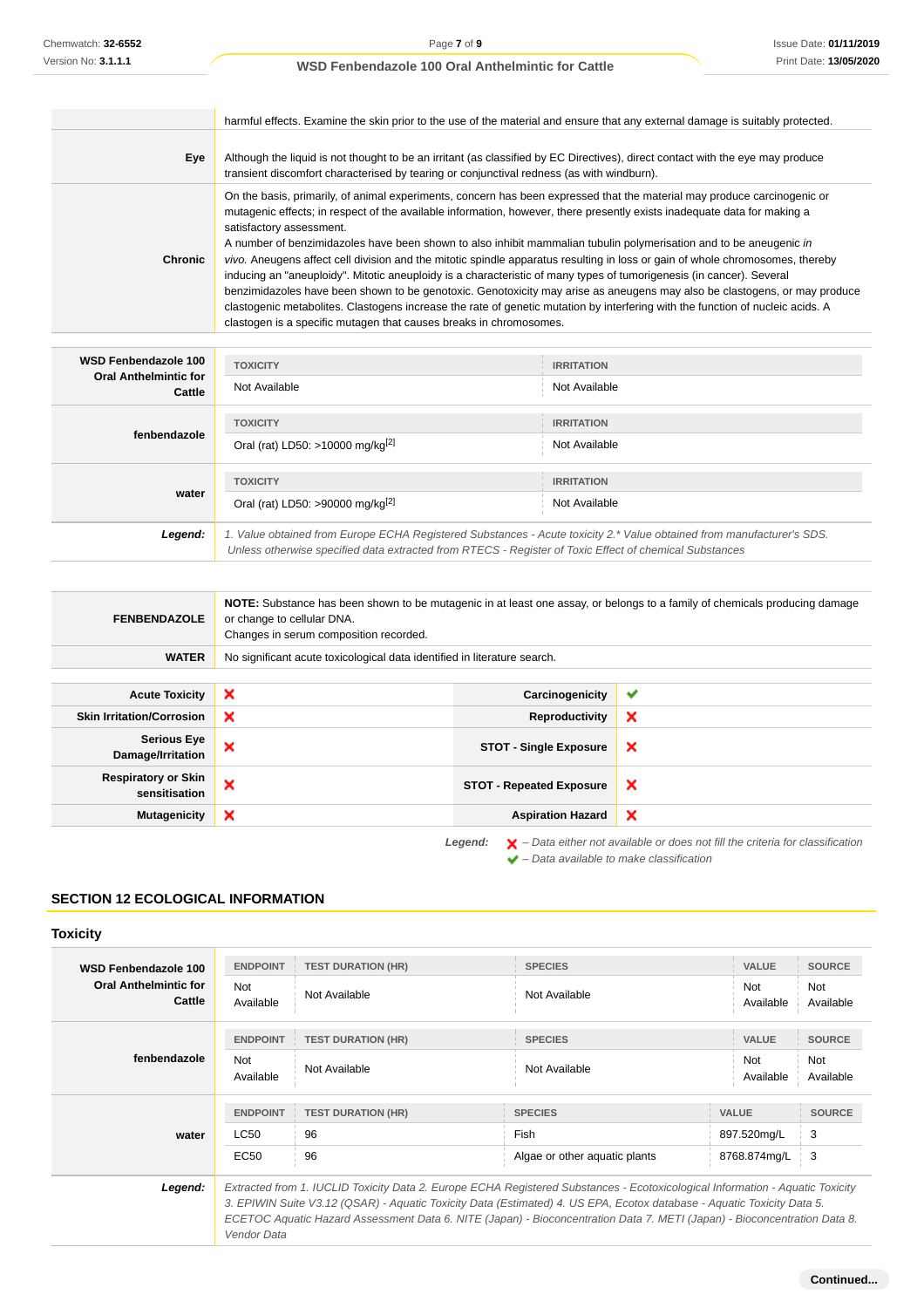### **DO NOT** discharge into sewer or waterways.

### **Persistence and degradability**

| Ingredient | Persistence: Water/Soil | Persistence: Air |
|------------|-------------------------|------------------|
| water      | LOW                     | LOW              |
|            |                         |                  |

### **Bioaccumulative potential**

| Ingredient | <b>Bioaccumulation</b>  |
|------------|-------------------------|
| water      | LOW (LogKOW = $-1.38$ ) |

#### **Mobility in soil**

| Ingredient | <b>Mobility</b>  |
|------------|------------------|
| water      | LOW (KOC = 14.3) |

### **SECTION 13 DISPOSAL CONSIDERATIONS**

#### **Waste treatment methods Product / Packaging disposal Recycle wherever possible or consult manufacturer for recycling options.** Consult State Land Waste Authority for disposal.

- Bury or incinerate residue at an approved site.
	- Recycle containers if possible, or dispose of in an authorised landfill.

## **SECTION 14 TRANSPORT INFORMATION**

### **Labels Required**

| <b>Marine</b> | <b>NO</b>                    |
|---------------|------------------------------|
|               | No.<br>"cable"<br>$\Delta$ n |

## **Land transport (ADG): NOT REGULATED FOR TRANSPORT OF DANGEROUS GOODS**

### **Air transport (ICAO-IATA / DGR): NOT REGULATED FOR TRANSPORT OF DANGEROUS GOODS**

## **Sea transport (IMDG-Code / GGVSee): NOT REGULATED FOR TRANSPORT OF DANGEROUS GOODS**

### **Transport in bulk according to Annex II of MARPOL and the IBC code**

Not Applicable

## **SECTION 15 REGULATORY INFORMATION**

### **Safety, health and environmental regulations / legislation specific for the substance or mixture**

### **FENBENDAZOLE IS FOUND ON THE FOLLOWING REGULATORY LISTS**

Australia Inventory of Chemical Substances (AICS) Australia Standard for the Uniform Scheduling of Medicines and Poisons (SUSMP) - Schedule 5

#### **WATER IS FOUND ON THE FOLLOWING REGULATORY LISTS**

Australia Inventory of Chemical Substances (AICS)

#### **National Inventory Status**

| <b>National Inventory</b>        | <b>Status</b>            |  |  |
|----------------------------------|--------------------------|--|--|
| Australia - AICS                 | Yes                      |  |  |
| Canada - DSL                     | Yes                      |  |  |
| Canada - NDSL                    | No (fenbendazole; water) |  |  |
| China - IECSC                    | No (fenbendazole)        |  |  |
| Europe - EINEC / ELINCS /<br>NLP | Yes                      |  |  |
| Japan - ENCS                     | No (fenbendazole)        |  |  |